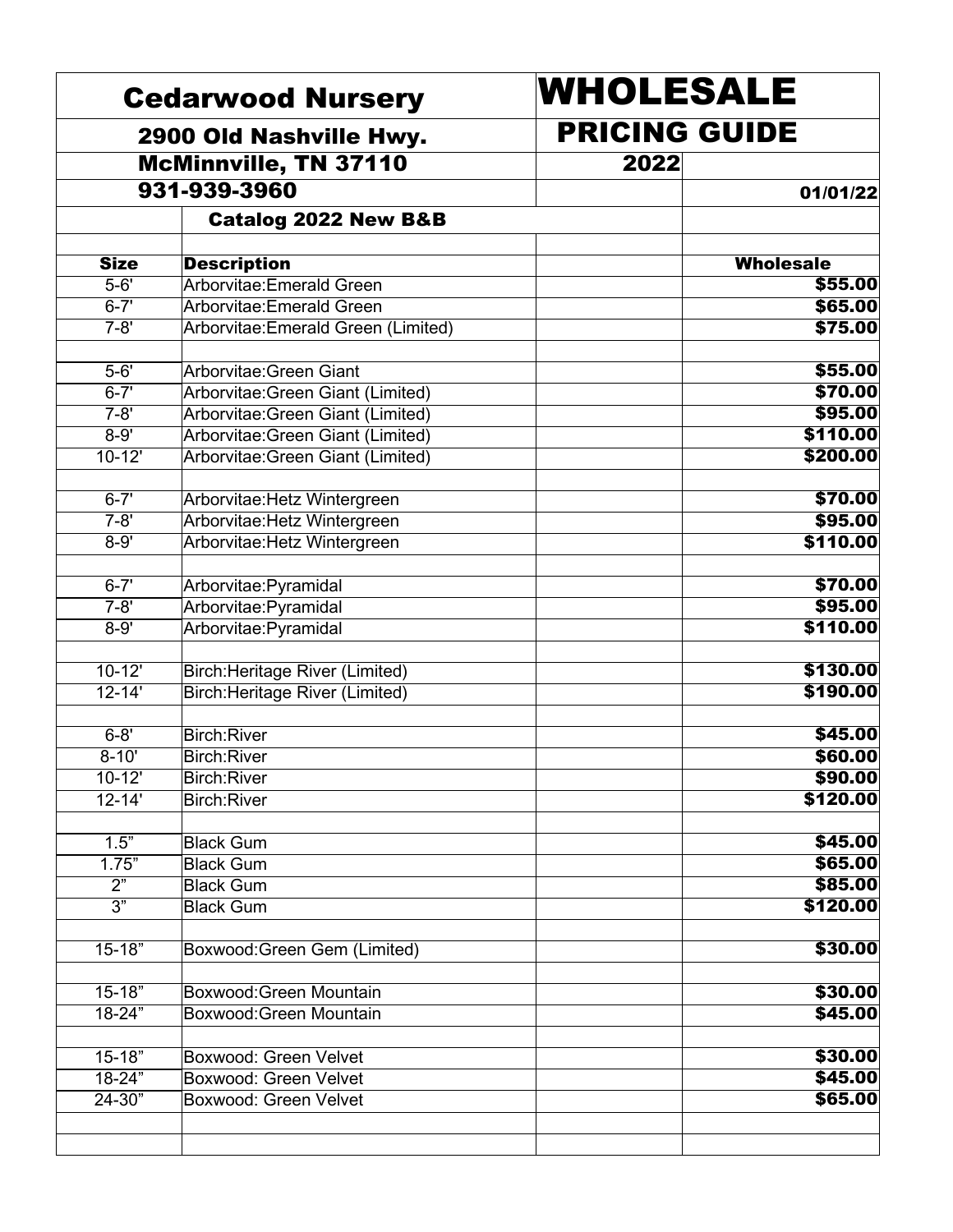| $15 - 18"$       | Boxwood: Wintergreen                     | \$25.00  |
|------------------|------------------------------------------|----------|
| $18 - 24"$       | Boxwood: Wintergreen                     | \$30.00  |
| $24 - 30"$       | Boxwood: Wintergreen                     | \$35.00  |
| $30 - 36"$       | Boxwood: Wintergreen                     | \$45.00  |
|                  |                                          |          |
| $15 - 18$        | <b>Burning bush</b>                      | \$20.00  |
| 18-24"           | Burning bush                             | \$25.00  |
| $24 - 30"$       | <b>Burning bush</b>                      | \$30.00  |
| $30 - 36"$       | <b>Burning bush</b>                      | \$40.00  |
| 1.5"             | Cherry: Akebono (limited)                | \$55.00  |
| 1.75"            | Cherry: Akebono (limited)                | \$65.00  |
| $\overline{2}$ " | Cherry: Akebono (limited)                | \$85.00  |
|                  |                                          |          |
| $\overline{2}$   | Cherry: Canada Red                       | \$85.00  |
| 2.5"             | Cherry: Canada Red                       | \$110.00 |
| $\overline{3}$ " | Cherry: Canada Red                       | \$125.00 |
| 1.5"             | Cherry: Kwanzan                          | \$55.00  |
| 1.75"            | Cherry: Kwanzan                          | \$65.00  |
| $\overline{2^n}$ | Cherry: Kwanzan                          | \$85.00  |
| 2.5"             | Cherry: Kwanzan                          | \$110.00 |
|                  |                                          |          |
| $\overline{2^n}$ | Cherry: Snow Goose (Limited)             | \$85.00  |
| 2.5"             | <b>Cherry: Snow Goose (Limited)</b>      | \$110.00 |
| 1.5"             | Cherry: Yoshino                          | \$55.00  |
| 1.75"            | Cherry: Yoshino                          | \$65.00  |
| $\overline{2}$ " | Cherry: Yoshino                          | \$85.00  |
| 2.5"             | Cherry: Yoshino                          | \$110.00 |
| $\overline{3"}$  | Cherry: Yoshino                          | \$125.00 |
|                  |                                          |          |
| 2.5"             | Crabapple:Red,Pink,White                 | \$110.00 |
| 3"               | Crabapple:Red,Pink, White                | \$125.00 |
|                  |                                          |          |
| $5 - 6'$         | Crape Myrtle: Natchez White (Limited)    | \$45.00  |
| $6 - 7'$         | Crape Myrtle: Natchez White (Limited)    | \$55.00  |
| $7 - 8'$         | Crape Myrtle: Natchez White (Out)        | \$70.00  |
| $8 - 10'$        | Crape Myrtle: Natchez White (Out)        | \$80.00  |
| $5 - 6'$         | Crape Myrtle:Red,Purple,Pink (limited)   | \$45.00  |
| $6 - 7'$         | Crape Myrtle:Red, Purple, Pink (limited) | \$55.00  |
| $7 - 8'$         | Crape Myrtle:Red,Purple,Pink (limited)   | \$70.00  |
| $8 - 10'$        | Crape Myrtle:Red, Purple, Pink (limited) | \$80.00  |
| $6 - 7'$         | Cryptomeria: Yoshino (limited)           | \$70.00  |
| $7 - 8'$         | Cryptomeria: Yoshino (limited)           | \$85.00  |
| $8 - 9'$         | Cryptomeria: Yoshino                     | \$110.00 |
|                  |                                          |          |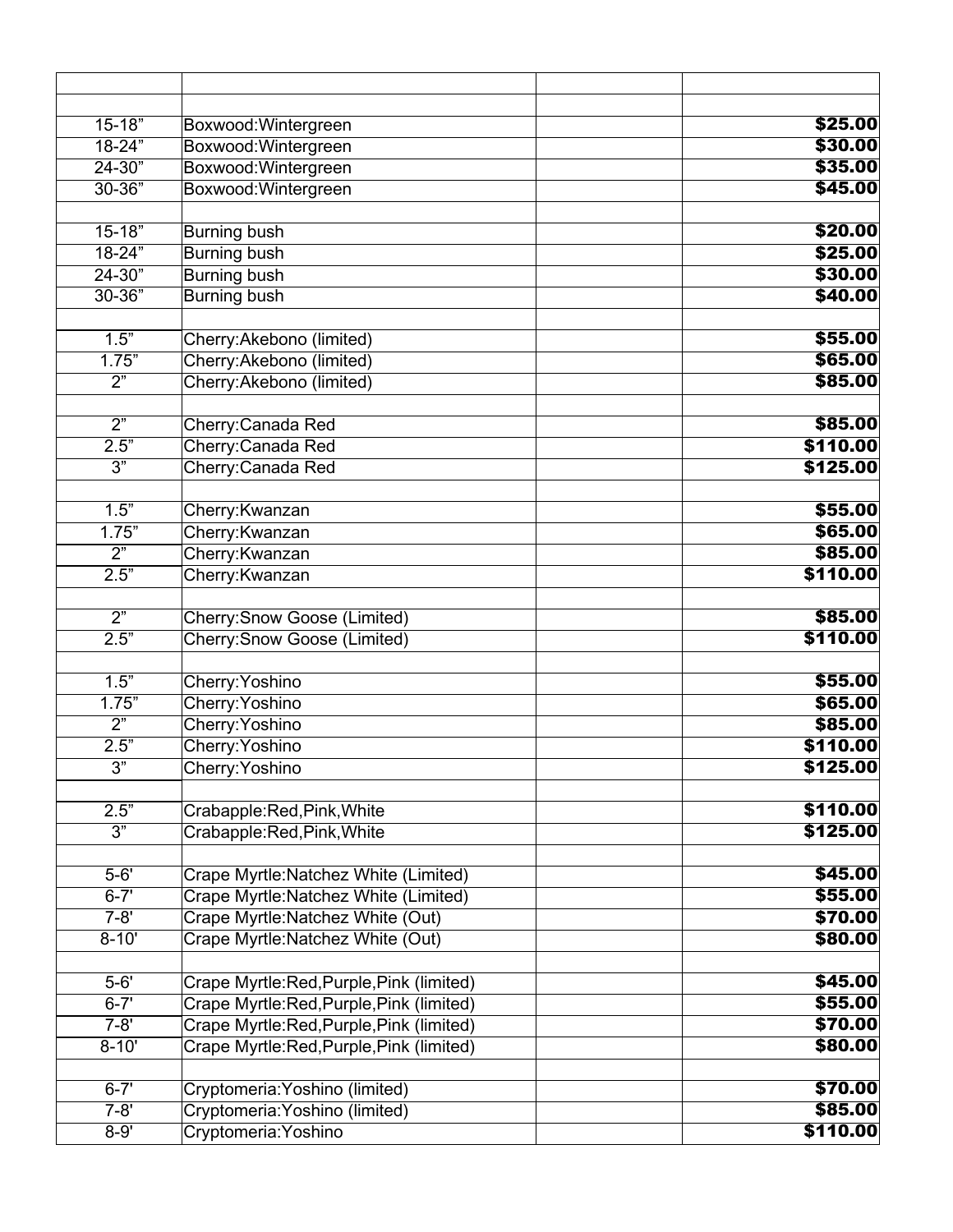| $10 - 12'$       | Cryptomeria: Yoshino                                                 | \$180.00            |
|------------------|----------------------------------------------------------------------|---------------------|
|                  |                                                                      |                     |
|                  |                                                                      |                     |
| 1.5"             | Cypress: Bald (Limited)                                              | \$55.00             |
| 1.75"            | Cypress: Bald (Limited)                                              | \$60.00             |
| $\overline{2^n}$ | Cypress: Bald                                                        | \$75.00             |
| 2.5"             | Cypress: Bald                                                        | \$90.00             |
|                  |                                                                      |                     |
| $5 - 6'$         | Cypress:Leyland                                                      | \$55.00             |
| $6 - 7'$         | Cypress:Leyland                                                      | \$65.00             |
| $7 - 8'$         | Cypress:Leyland                                                      | \$75.00             |
| $6 - 7'$         | Cypress: Murray                                                      | \$65.00             |
| $7 - 8'$         | Cypress: Murray                                                      | \$75.00             |
| $8 - 10'$        | Cypress: Murray                                                      | \$95.00             |
| $10 - 12'$       | Cypress: Murray                                                      | \$150.00            |
| $12 - 14'$       | Cypress: Murray                                                      | \$200.00            |
|                  |                                                                      |                     |
| 1.5"             | Dogwood: Kousa (white or pink)                                       | \$65.00             |
| 1.75"            | Dogwood: Kousa (white or pink)                                       | \$75.00             |
| $\overline{2^n}$ | Dogwood: Kousa (white or pink)                                       | \$100.00            |
| 2.5"             | Dogwood: Kousa (white or pink)                                       | \$125.00            |
| $\overline{3^n}$ | Dogwood: Kousa (white or pink)                                       | \$150.00            |
|                  |                                                                      |                     |
| 1.5"             | Dogwood: White (Limited)                                             | \$55.00             |
| 1.75"            | Dogwood: White (Limited)                                             | \$75.00             |
| $\overline{2}$   | Dogwood: White (Limited)                                             | \$90.00             |
| 1.5"             | Elm:Allee Lacebark                                                   | \$60.00             |
| 1.75"            | Elm:Allee Lacebark                                                   | \$75.00             |
| $\overline{2}$   | <b>Elm:Allee Lacebark</b>                                            | \$90.00             |
|                  |                                                                      |                     |
| 1.5"             | Elm:American                                                         | \$60.00             |
| 1.75"            | Elm:American                                                         | \$75.00             |
| 2"               | Elm:American                                                         | \$90.00             |
| $\overline{3^n}$ | Elm:American                                                         | \$150.00            |
| 1.5"             |                                                                      | \$55.00             |
| 1.75"            | Hawthorne: Winter King (Limited)<br>Hawthorne: Winter King (Limited) | \$65.00             |
| $\overline{2^n}$ | Hawthorne: Winter King (Limited)                                     | \$90.00             |
|                  |                                                                      |                     |
| $5 - 6'$         | Holly:American (Limited)                                             | \$50.00             |
| $6 - 7'$         | Holly:American (Limited)                                             | \$65.00             |
| $7 - 8'$         | Holly:American (Limited)                                             | \$125.00            |
| $6 - 7'$         |                                                                      |                     |
| $7 - 8'$         | Holly:Foster                                                         | \$85.00<br>\$100.00 |
| $8 - 9'$         | Holly:Foster<br><b>Holly:Foster</b>                                  | \$150.00            |
| $9 - 10'$        | Holly:Foster                                                         | \$200.00            |
|                  |                                                                      |                     |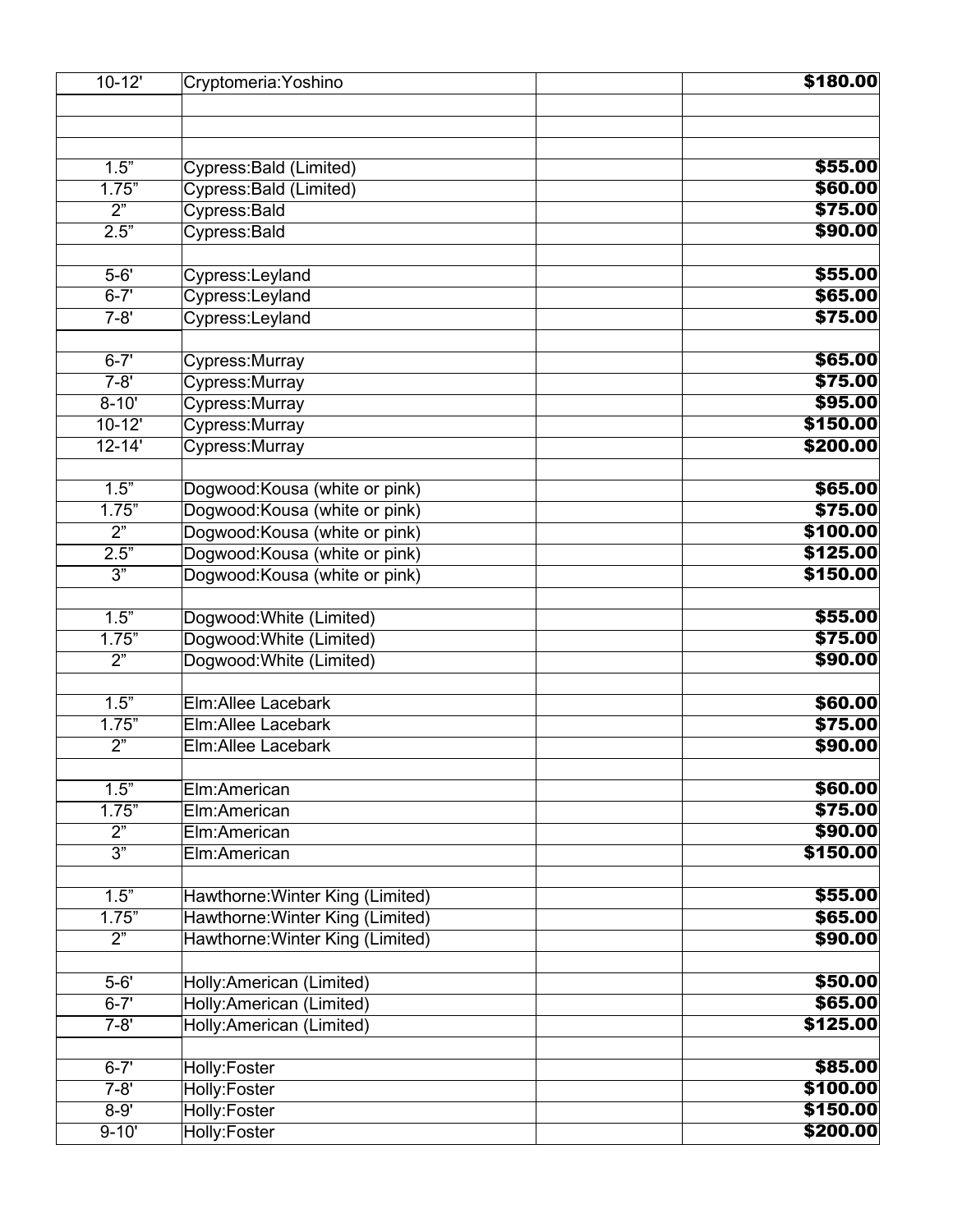| $5 - 6'$              | Holly: Nellie R Stevens             | \$75.00              |
|-----------------------|-------------------------------------|----------------------|
| $6 - 7'$              | <b>Holly:Nellie R Stevens</b>       | \$85.00              |
| $7 - 8'$              | <b>Holly: Nellie R Stevens</b>      | \$125.00             |
|                       |                                     |                      |
| 1.5"                  | Honeylocust: Shademaster            | \$65.00              |
| 1.75"                 | Honeylocust:Shademaster             | \$80.00              |
| $\overline{2^n}$      | Honeylocust:Shademaster             | \$100.00             |
|                       |                                     |                      |
| $5 - 6'$              | Juniper: Blue Point (Limited)       | \$55.00              |
| $6 - 7'$              | Juniper: Blue Point (Limited)       | \$65.00              |
|                       |                                     |                      |
| $6 - 7'$              | Juniper:Burkii                      | \$65.00              |
| $7 - 8'$              | Juniper:Burkii                      | \$75.00              |
| $8 - 9'$              | Juniper:Burkii                      | \$90.00              |
| $6 - 7'$              | Juniper: Hetzi Columnar             | \$55.00              |
| $7 - 8'$              | Juniper: Hetzi Columnar             | \$70.00              |
|                       |                                     |                      |
| $5 - 6'$              | Juniper: Irish                      | \$45.00              |
| $6 - 7'$              | Juniper:Irish                       | \$55.00              |
|                       |                                     |                      |
| $8 - 10'$             | Juniper:Pom Pom Poodle (3 & 4 ball) | \$85.00              |
|                       |                                     |                      |
| $5 - 6'$              | Juniper:Spartan                     | \$55.00              |
| $6 - 7'$              | Juniper:Spartan                     | \$65.00              |
| $7 - 8'$              | Juniper:Spartan                     | \$80.00              |
| $8 - 9'$              | Magnolia:Adcock                     | \$150.00             |
| $9 - 10'$             | Magnolia:Adcock                     | \$190.00             |
|                       |                                     |                      |
| $7 - 8'$              | Magnolia: Bracken Brown             | \$100.00             |
| $8 - 9'$              | Magnolia: Bracken Brown             | \$150.00             |
| $9 - 10'$             | Magnolia: Bracken Brown             | \$190.00             |
|                       |                                     |                      |
| $7 - 8'$              | Magnolia: Claudia Wanamaker         | \$100.00             |
| $8 - 9'$              | Magnolia: Claudia Wanamaker         | \$150.00             |
| $9 - 10'$             | Magnolia: Claudia Wanamaker         | \$190.00             |
|                       |                                     |                      |
| $7 - 8'$              | Magnolia: DD Blanchard              | \$100.00             |
| $8 - 9'$<br>$9 - 10'$ | Magnolia: DD Blanchard              | \$150.00<br>\$190.00 |
|                       | Magnolia: DD Blanchard              |                      |
| $7 - 8'$              | Magnolia: Edith Bogue               | \$100.00             |
| $9 - 10'$             | Magnolia: Edith Bogue               | \$190.00             |
|                       |                                     |                      |
| $5 - 6'$              | Magnolia: Jane (limited)            | \$50.00              |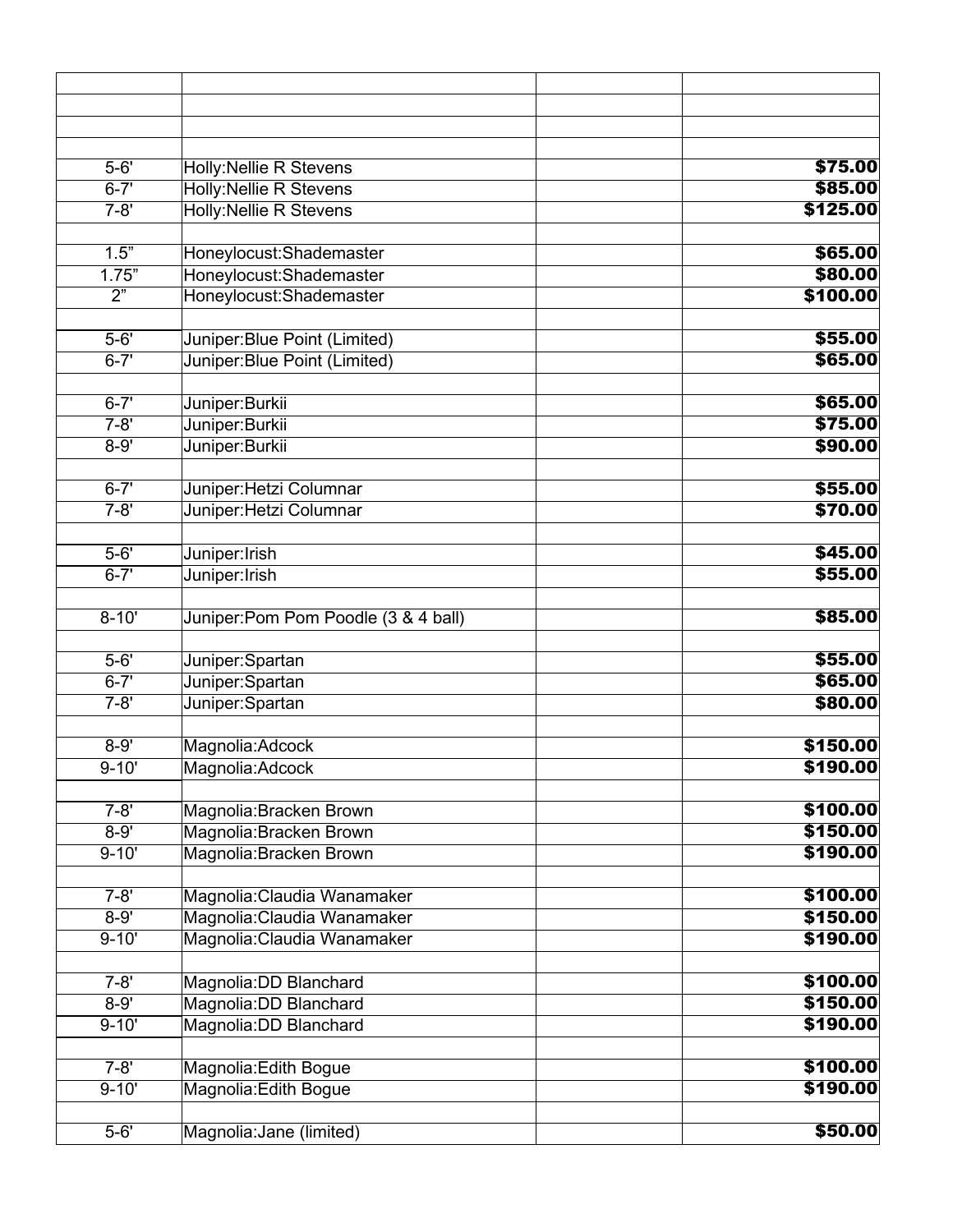| $\overline{6-7}$ ' | Magnolia: Jane (limited)      | \$65.00  |
|--------------------|-------------------------------|----------|
| $7 - 8'$           | Magnolia: Jane (out)          | \$85.00  |
|                    |                               |          |
|                    |                               |          |
| $5-6'$             | Magnolia:Sweetbay             | \$50.00  |
| $6 - 7'$           | Magnolia:Sweetbay             | \$65.00  |
| $7 - 8'$           | Magnolia:Sweetbay             | \$85.00  |
| $8 - 9'$           | Magnolia:Sweetbay             | \$100.00 |
|                    |                               |          |
| 1.5"               | Maple: Autumn Blaze           | \$65.00  |
| 1.75"              | Maple: Autumn Blaze           | \$80.00  |
| 2"                 | Maple: Autumn Blaze           | \$110.00 |
| 2.5"               | Maple: Autumn Blaze           | \$150.00 |
|                    |                               |          |
| 1.5"               | Maple: October Glory          | \$65.00  |
| 1.75"              | Maple:October Glory           | \$80.00  |
| $\overline{2^n}$   | Maple:October Glory           | \$110.00 |
| 2.5"               | <b>Maple:October Glory</b>    | \$150.00 |
|                    |                               |          |
| 1.5"               | Maple:Red (limited)           | \$65.00  |
| 1.75"              | Maple:Red (limited)           | \$80.00  |
| $\overline{2^n}$   | Maple:Red (limited)           | \$110.00 |
| 2.5"               | Maple:Red (limited)           | \$150.00 |
| 3'                 | Maple:Red (limited)           | \$180.00 |
| 1.75"              | Maple:Red Sunset <sup>®</sup> | \$80.00  |
| 2"                 | Maple:Red Sunset <sup>®</sup> | \$110.00 |
| 2.5"               | Maple:Red Sunset <sup>®</sup> | \$150.00 |
|                    |                               |          |
| 1.5"               | Maple:Sugar                   | \$65.00  |
| 1.75"              | Maple:Sugar                   | \$80.00  |
| $\overline{2^n}$   | Maple:Sugar                   | \$110.00 |
|                    |                               |          |
| $3 - 4'$           | Nandina: Heavenly Bamboo      | \$35.00  |
| $4 - 5'$           | Nandina: Heavenly Bamboo      | \$45.00  |
| 1.5"               | Oak:Nuttall                   | \$65.00  |
| 1.75"              | Oak:Nuttall                   | \$80.00  |
| 2"                 | Oak:Nuttall                   | \$110.00 |
| $\overline{3^n}$   | Oak:Nuttall                   | \$180.00 |
| 3.5"               | Oak:Nuttall                   | \$220.00 |
|                    |                               |          |
| 1.5"               | Oak:Pin                       | \$60.00  |
| 1.75"              | Oak:Pin                       | \$70.00  |
| $\overline{2^n}$   | Oak:Pin                       | \$100.00 |
| 2.5"               | Oak:Pin                       | \$150.00 |
| $\overline{3"}$    | Oak:Pin                       | \$180.00 |
|                    |                               |          |
| 1.5"               | Oak:Swamp White               | \$65.00  |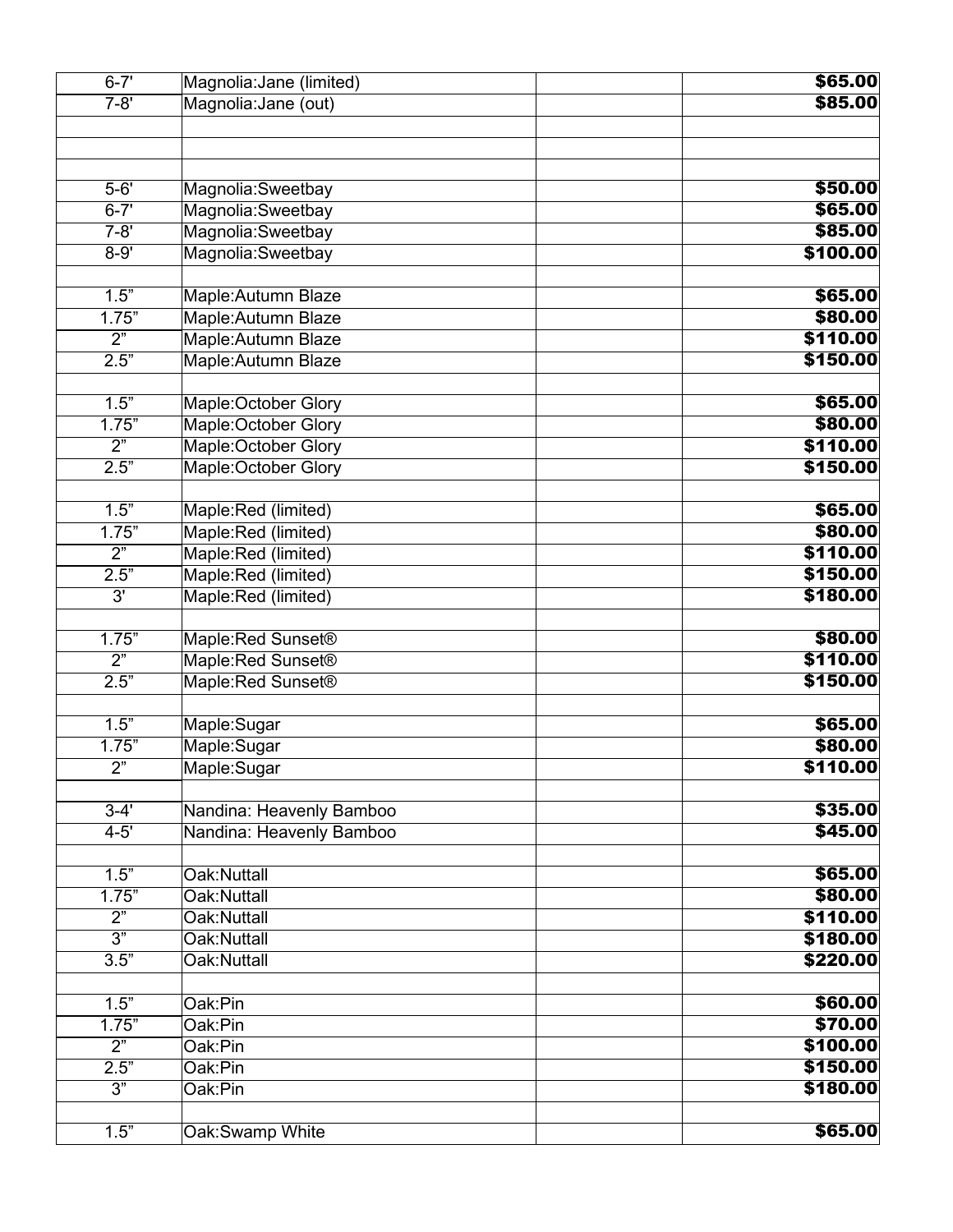| 1.75"            | Oak: Swamp White                        | \$80.00  |
|------------------|-----------------------------------------|----------|
| 2"               | Oak:Swamp White                         | \$110.00 |
| 2.5"             | Oak:Swamp White                         | \$160.00 |
| $\overline{3^n}$ | Oak: Swamp White                        | \$180.00 |
|                  |                                         |          |
|                  |                                         |          |
|                  |                                         |          |
| 1.5"             | Oak: Willow                             | \$65.00  |
| 1.75"            | Oak: Willow                             | \$80.00  |
| $\overline{2}$ " | Oak: Willow                             | \$110.00 |
| $\overline{3"}$  | Oak: Willow                             | \$180.00 |
|                  |                                         |          |
| 1.5"             | Plum: Purpleleaf KV                     | \$55.00  |
|                  |                                         |          |
| 1.5"             | Poplar: Tulip (Limited)                 | \$55.00  |
| 1.75"            | Poplar: Tulip (Limited)                 | \$70.00  |
| $\overline{2}$   | Poplar: Tulip (Limited)                 | \$85.00  |
|                  |                                         |          |
| 1.5"             | Redbud: Appalachian (limited)           | \$55.00  |
| 1.75"            | Redbud: Appalachian (limited)           | \$70.00  |
| $\overline{2}$   | Redbud: Appalachian (limited)           | \$90.00  |
|                  |                                         |          |
| 1.5"             | Redbud:Eastern                          | \$50.00  |
| 1.75"            | Redbud:Eastern                          | \$65.00  |
| $\overline{2}$   | Redbud:Eastern                          | \$75.00  |
| 2.5"             | Redbud:Eastern                          | \$85.00  |
|                  |                                         |          |
| 1.5"             | Redbud: Forest Pansy (limited)          | \$50.00  |
| 1.75"            | Redbud: Forest Pansy (limited)          | \$70.00  |
| $\overline{2"}$  | Redbud: Forest Pansy (limited)          | \$90.00  |
| 2.5"             | Redbud: Forest Pansy (limited)          | \$115.00 |
|                  |                                         |          |
| 1.5"             | Redbud: Whitebud (limited)              | \$50.00  |
| 1.75"            | Redbud: Whitebud (limited)              | \$70.00  |
| 2"               | Redbud: Whitebud (limited)              | \$85.00  |
| 2.5"             | Redbud: Whitebud (limited)              | \$115.00 |
|                  |                                         |          |
| 1.5"             | Redbud: Wpg. Lavender Twist             | \$70.00  |
| 1.75"            | Redbud: Wpg. Lavender Twist             | \$90.00  |
| $\overline{2}$ " | Redbud: Wpg. Lavender Twist             | \$110.00 |
|                  |                                         |          |
| $5 - 6'$         | Serviceberry-Autumn Brillance (limited) | \$55.00  |
|                  |                                         |          |
| $6 - 7'$         | Serviceberry-Autumn Brillance (limited) | \$65.00  |
| 1.5"             |                                         | \$55.00  |
|                  | Sweetgum:American                       | \$65.00  |
| 1.75"            | Sweetgum:American                       |          |
| $\overline{2}$   | Sweetgum:American                       | \$85.00  |
| 2.5"             | Sweetgum:American                       | \$110.00 |
| $\overline{3}$ " | Sweetgum:American                       | \$130.00 |
| 3.5"             | Sweetgum:American                       | \$160.00 |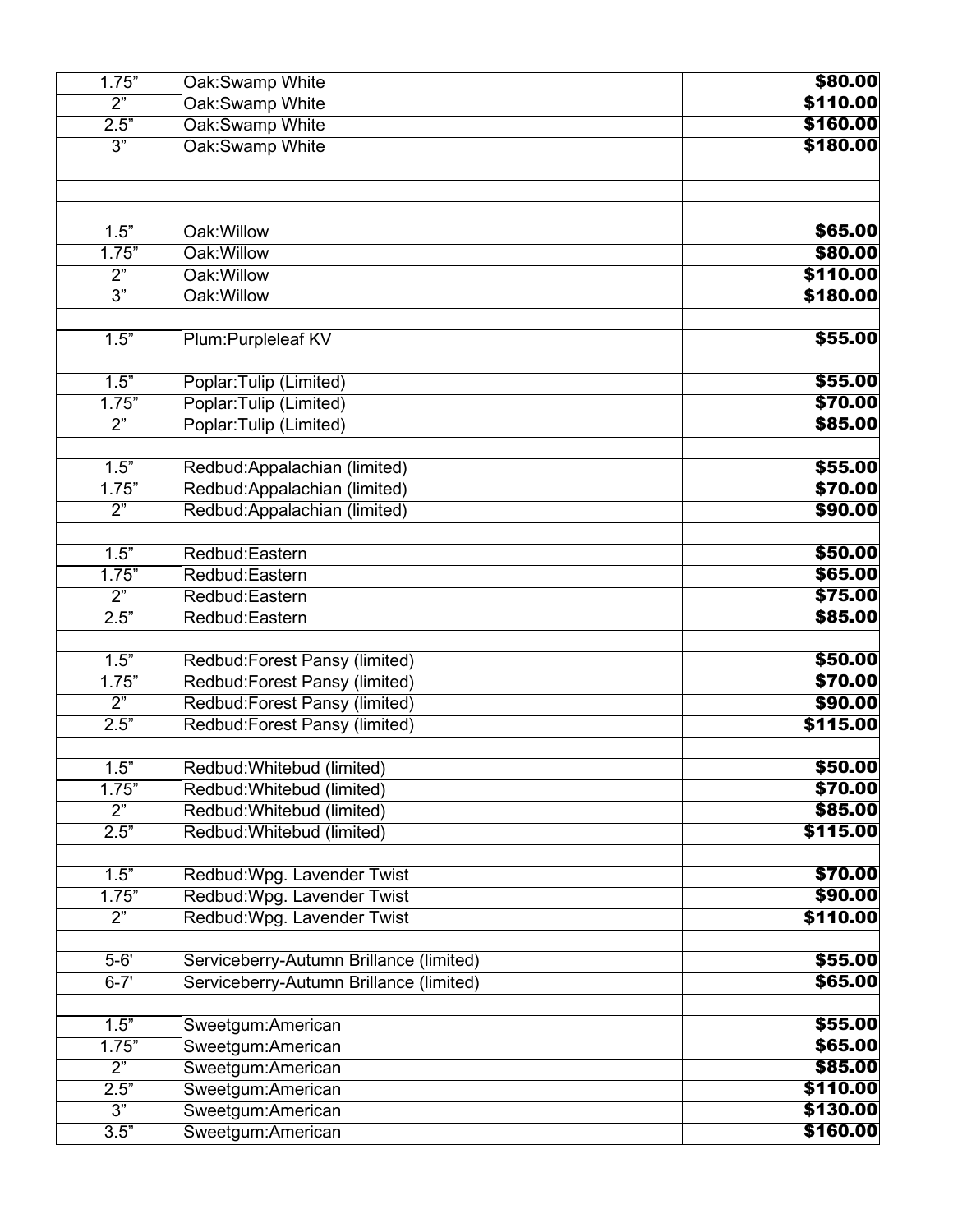| 1.5"                     | Sweetgum:Rotundiloba                     |              | \$65.00  |
|--------------------------|------------------------------------------|--------------|----------|
| 1.75"                    | Sweetgum:Rotundiloba                     |              | \$80.00  |
| 2"                       | Sweetgum:Rotundiloba                     |              | \$100.00 |
| 2.5"                     | Sweetgum:Rotundiloba                     |              | \$125.00 |
|                          |                                          |              |          |
| 1.5"                     | Sweetgum:Slender Silhouette              |              | \$65.00  |
| 1.75"                    | Sweetgum:Slender Silhouette              |              | \$80.00  |
| $\overline{2}$ "         | Sweetgum:Slender Silhouette              |              | \$100.00 |
| 2.5"                     | Sweetgum:Slender Silhouette              |              | \$125.00 |
|                          |                                          |              |          |
| 1.5"                     | Sycamore: American                       |              | \$55.00  |
| 1.75"                    | Sycamore: American                       |              | \$70.00  |
| $\overline{2}$ "         | Sycamore: American                       |              | \$85.00  |
| 2.5"                     | Sycamore: American                       |              | \$115.00 |
| $\overline{3"}$          | Sycamore: American                       |              | \$130.00 |
| $\overline{3.5}$ "       | Sycamore: American                       |              | \$160.00 |
|                          |                                          |              |          |
| 1.5"                     |                                          |              | \$65.00  |
|                          | Sycamore: Exclamation                    |              | \$80.00  |
| 1.75"<br>$\overline{2"}$ | Sycamore: Exclamation                    |              | \$110.00 |
|                          | Sycamore: Exclamation                    |              |          |
| 2.5"                     | Sycamore: Exclamation                    |              | \$130.00 |
| 3"                       | Sycamore: Exclamation                    |              | \$160.00 |
| $2 - 3'$                 |                                          |              |          |
|                          | Viburnum:Allegheny (limited)             |              | \$30.00  |
| $3 - 4'$                 | Viburnum: Pragnese (limited)             |              | \$35.00  |
| $4 - 5'$                 | Viburnum: Pragnese (limited)             |              | \$45.00  |
|                          |                                          |              |          |
| 1.5"                     | Zelkova: Green Vase                      |              | \$70.00  |
| 1.75"                    | Zelkova:Green Vase                       |              | \$85.00  |
| $\overline{2}$ "         | Zelkova:Green Vase                       |              | \$110.00 |
|                          |                                          |              |          |
|                          |                                          |              |          |
|                          | <b>Cedarwood Nursery</b>                 |              |          |
|                          | 2022 Retail Container List               |              |          |
|                          |                                          |              |          |
| <b>Size</b>              | <b>Description</b>                       | <b>Price</b> |          |
| 1 gal                    | Arborvitae: Dark Green                   | \$3.00       |          |
| 1 gal                    | Arborvitae: Emerald Green                | \$3.00       |          |
| 3 gal                    | Arborvitae: Emerald Green                | \$12.00      |          |
| 1 gal                    | Arborvitae: Green Giant (Fall 2022)      | \$4.00       |          |
| 3 gal                    | Arborvitae: Green Giant (Fall 2022)      | \$14.00      |          |
| 15 gal                   | Arborvitae: Green Giant (Fall 2022)      | \$65.00      |          |
| 1 gal                    | Arborvitae: Hetz Wintergreen (Fall 2022) | \$3.00       |          |
| 3 gal                    | Azalea:Fashion                           | \$10.00      |          |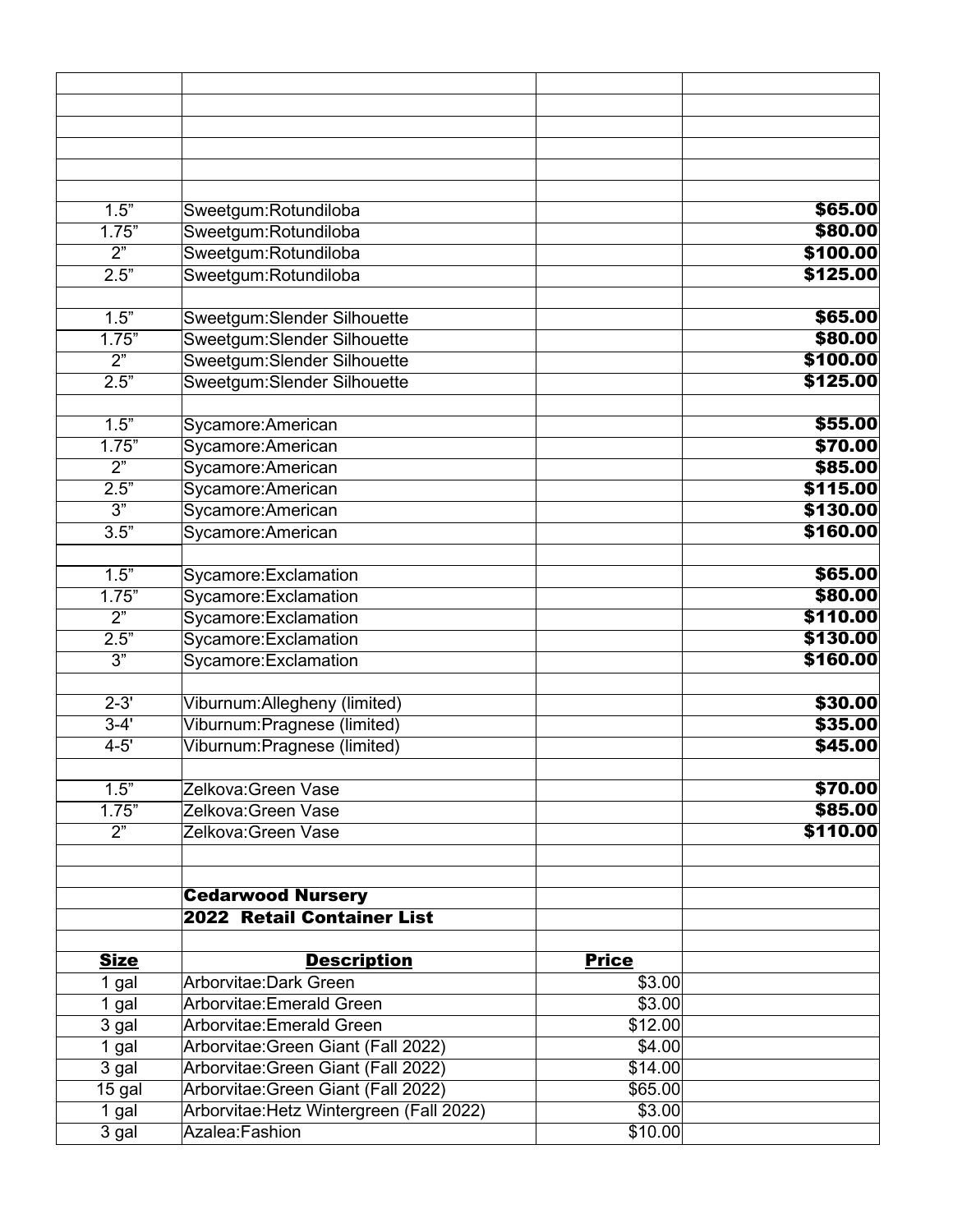| 3 gal  | Azalea: Hino Crimson                | \$10.00  |  |
|--------|-------------------------------------|----------|--|
| 3 gal  | Azalea: Johanna                     | \$10.00  |  |
| 3 gal  | Azalea: Pink Ruffle                 | \$10.00  |  |
| 3 gal  | Azalea: Delware Valley White        | \$10.00  |  |
| 3 gal  | <b>Azalea: Pleasant White</b>       | \$10.00  |  |
| 3 gal  | Azalea: Coral Bell (Pink)           | \$10.00  |  |
| 3 gal  | Azalea: Purple                      | \$10.00  |  |
| 3 gal  | Azalea:Sunglow                      | \$10.00  |  |
| 3 gal  | Barberry: Crimson Pygmy             | \$10.00  |  |
| 3 gal  | Barberry:RosyGlow                   | \$10.00  |  |
| 3 gal  | Blueberry: Tifblue                  | \$12.00  |  |
| 1 gal  | Boxwood: Green Gem                  | \$4.00   |  |
| 2 gal  | Boxwood: Green Gem (Limited)        | \$14.00  |  |
| 1 gal  | Boxwood: Green Mountain             | \$4.00   |  |
| 1 gal  | Boxwood: Green Velvet               | \$4.00   |  |
| 3 gal  | Boxwood: Green Velvet               | \$14.00  |  |
| 1 gal  | Boxwood: Winter Gem                 | \$3.50   |  |
| 3 gal  | Boxwood: Winter Gem                 | \$12.00  |  |
| 1 gal  | Boxwood: Wintergreen                | \$3.50   |  |
| 3 gal  | Boxwood: Wintergreen                | \$12.00  |  |
| 3 gal  | <b>Burning Bush</b>                 | \$10.00  |  |
| 3 gal  | <b>Butterfly Bush: Black Knight</b> | \$12.00  |  |
| 10 gal | Cedar: Blue Atlas                   | \$135.00 |  |
| 1 gal  | Crape Myrtle: Dark Red              | \$3.50   |  |
| 3 gal  | Crape Myrtle: Dark Red              | \$12.00  |  |
| 3 gal  | Crape Myrtle: Purple                | \$12.00  |  |
| 3 gal  | Crape Myrtle: Tonto                 | \$12.00  |  |
| 1 gal  | Crape Myrtle: Watermelon Red        | \$3.50   |  |
| 3 gal  | Crape Myrtle: Watermelon Red        | \$12.00  |  |
| 3gal   | Cryptomeria: Globosa Nana           | \$12.00  |  |
| 1 gal  | Cryptomeria: Yoshino                | \$3.50   |  |
| 1 gal  | Cypress: Gold Thread                | \$3.50   |  |
| 3 gal  | Cypress: Gold Thread                | \$10.00  |  |
| 1 gal  | Cypress: Leyland (Fall 2022)        | \$3.50   |  |
| 1 gal  | Cypress: Murray (Fall 2022)         | \$3.50   |  |
| 3 gal  | Cypress: Murray (Limited)           | \$14.00  |  |
| 15 gal | Cypress: Murray (Fall 2022)         | \$55.00  |  |
| 1 gal  | Daylily: Happy Return               | \$3.50   |  |
| 1 gal  | Daylily: Pardon Me                  | \$3.50   |  |
| 1 gal  | Daylily: Stella D'or                | \$3.50   |  |
| 3 gal  | Euonymus: Golden (Limited)          | \$10.00  |  |
| 3 gal  | Grass: Adagio                       | \$10.00  |  |
| 3 gal  | <b>Grass: Dwarf Hameln</b>          | \$10.00  |  |
| 1 gal  | <b>Grass: Dwarf Mondo</b>           | \$10.00  |  |
| 1 gal  | <b>Grass:Liriope Big Blue</b>       | \$2.50   |  |
| 1 gal  | <b>Grass:Liriope Variegated</b>     | \$2.50   |  |
| 3 gal  | Grass:Maiden                        | \$10.00  |  |
| 3 gal  | Grass: Blue Dune (Limited)          | \$10.00  |  |
| 3 gal  | Grass:Pampas                        | \$10.00  |  |
| 3 gal  | Holly:Carissa                       | \$10.00  |  |